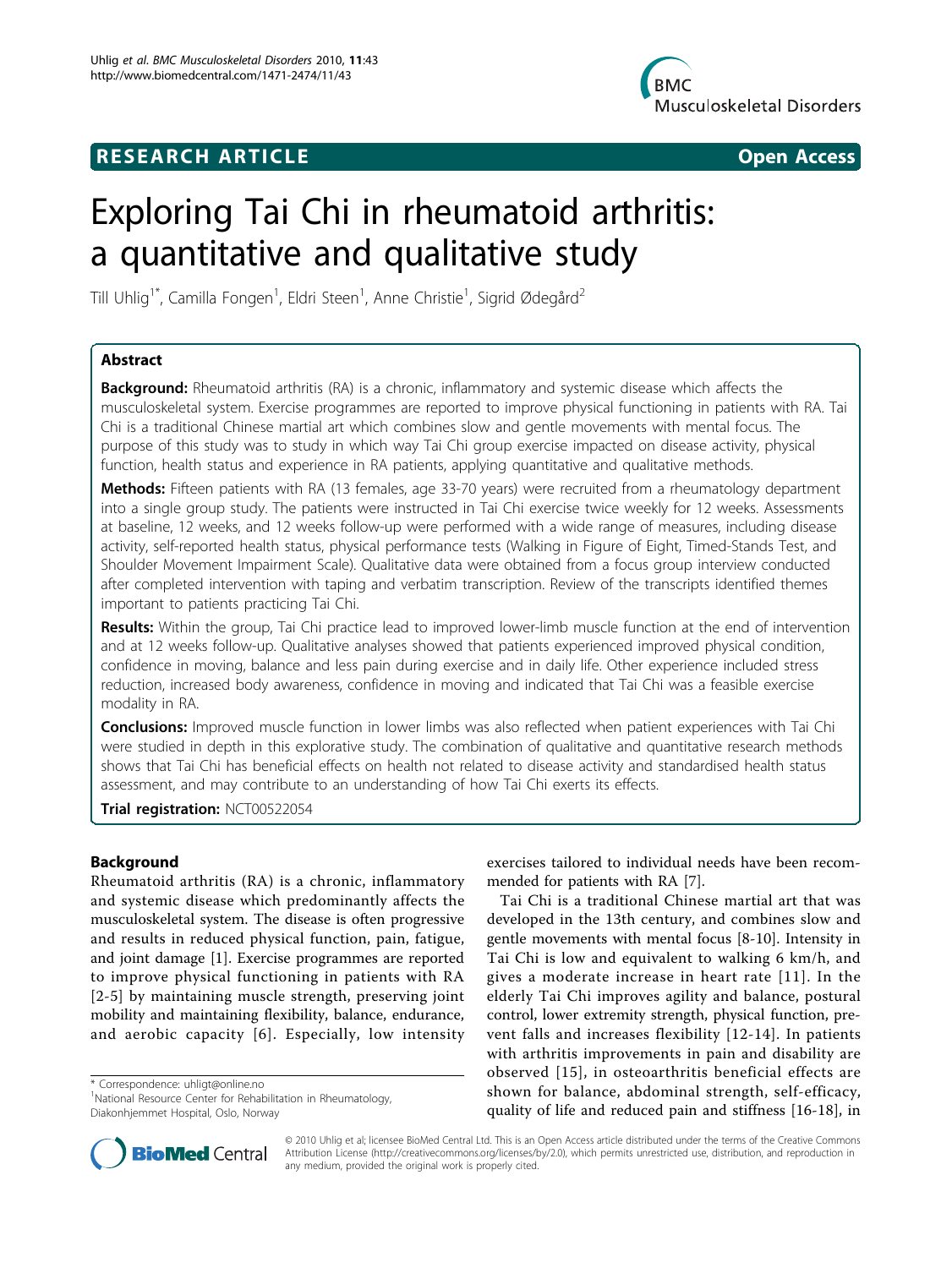ankylosing spondylitis flexibility can be improved [[19](#page-6-0)], while other studies examined Tai Chi in back pain [\[20](#page-6-0)] and osteoporosis [[21\]](#page-6-0).

In RA, Tai Chi leads to reduced disability and fatigue [[22,23\]](#page-6-0) and is considered safe [\[24](#page-6-0)]. The value of Tai Chi in RA is however still considered unproven [[25\]](#page-6-0), even though a Cochrane review on Tai Chi exercise concluded with positive effects on selected range of motion outcomes as well as increased level of participation and enjoyment of exercise for patients with RA [\[26](#page-6-0)]. Shortcomings of the reviewed studies for RA were lack of measurement of pain, balance or quality of life [[27\]](#page-6-0). In a previously reported pilot study of Tai Chi in RA a short intervention period and physical functioning measures with floor effects limited conclusions, and further investigations of relevant outcomes in Tai Chi in RA were considered indicated [\[28](#page-6-0)].

Even though Tai Chi seems to be beneficial on a physiological and psychosocial level [\[11](#page-6-0),[29\]](#page-6-0), we know little about the mechanism of benefit [\[29](#page-6-0)]. There seems to be a discrepancy between observed outcomes (e.g. falls) in spite of unchanged body functions (e.g. postural stability), which has been suggested mediated by increased confidence [[30](#page-6-0)]. There is a lack of studies which explored patient experience during Tai Chi, examining whether quantitative physical or psychological outcomes correspond to how patients perceive Tai Chi.

The aim of this study was to examine how a standardised Tai Chi group exercise programme affected RA disease activity, physical function and health status, and how patients experienced Tai Chi during a focus group interview.

# Methods

# **Participants**

Fifteen patients with RA were recruited from the rheumatology department of Diakonhjemmet Hospital, Oslo, Norway, and the Oslo RA register [[31\]](#page-6-0). Inclusion criteria were a diagnosis of RA according to the American College of Rheumatology (ACR) 1987 classification criteria [[32](#page-6-0)], age 18-70 years, stable medical treatment, and no earlier experience with Tai Chi. Exclusion criteria were lack of ability to bear weight on the lower extremities, recent or ongoing disease flare, unstable heart condition, and participation in other physical exercise more than twice a week. The Regional Ethics Committee for Medical and Health Research approved the design of the study (reference number 587-03244). All subjects signed written informed consent before participating in the study.

#### Intervention

Patients participated in a Tai Chi group exercise programme 'Twelve Movement Tai Chi for arthritis' [[33](#page-6-0)]. This style applies small to large degrees of motion, knee flexion, straight and extended head and trunk, combined rotation of head, trunk and extremities and asymmetrical diagonal arm and leg movements [[10\]](#page-6-0). The programme allows adjustment for movements to the functional level of the participant, and within the comfort zone either standing or sitting. The intervention was implemented as a group exercise twice weekly for 60 minutes over 12 weeks at the hospital gymnasium as in another study [\[34](#page-6-0)]. The leading instructor was supported by a co-instructor once a week. Both instructors were authorized in the 'Twelve Movement Tai Chi for arthritis' programme, and had extensive clinical experience in working with RA patients.

#### Outcome measures

To explore any potential effects of Tai Chi on health a wide range of outcome variables was assessed one week prior to the start of the programme (T0), within one week after the end of intervention (T1), and at 12 weeks follow-up (T2). The assessments were performed around the same time of the day and by the same independent examiners who were not involved in the Tai Chi programme.

Demographic information with age, gender, disease duration, co-morbidity, education level and work situation were collected by self-report questionnaires.

A rheumatologist (SØ) assessed 28-swollen and 28 tender joint counts. Global assessment of disease activity was performed by patient and physician on 100 mm visual analogue scales. Disease Activity Score (DAS28) was calculated from erythrocyte sedimentation rate, swollen and tender joint counts, and patient assessment of global health [[35\]](#page-6-0).

Physical performance tests assessed balance, strength and endurance in lower-limb and shoulder function. Balance was measured with Walking in a Figure of Eight, counting numbers of missteps [[36\]](#page-6-0). Strength and endurance were measured by Timed-Stands test, measuring in seconds the time used to rise up and sit down on a chair 10 times [[37\]](#page-6-0). Shoulder function was measured with Assessments of Shoulder Movement Impairment Scale (SMIS, range10-60, 60 = best) which consists of 5 functional movements [[38](#page-6-0)]. All physical performance tests were carried out by a physical therapist (AC).

Self-reported health status included Health Assessment Questionnaire (HAQ, range 0-3, 3 = worst) which is a widely applied measure for physical function [[39\]](#page-6-0), visual analogue scales (VAS, range 0-100 mm) for fatigue, muscle pain, and fear of falling [\[40\]](#page-6-0), Short form Health Survey  $(SF-36, \text{ range } 0-100, 100 = \text{best})$  [[41\]](#page-6-0), and Arthritis Self-Efficacy Scales (ASES, range 10-100, 100 = best) [[42\]](#page-6-0). ASES sub-scale for pain was not assessed at T0.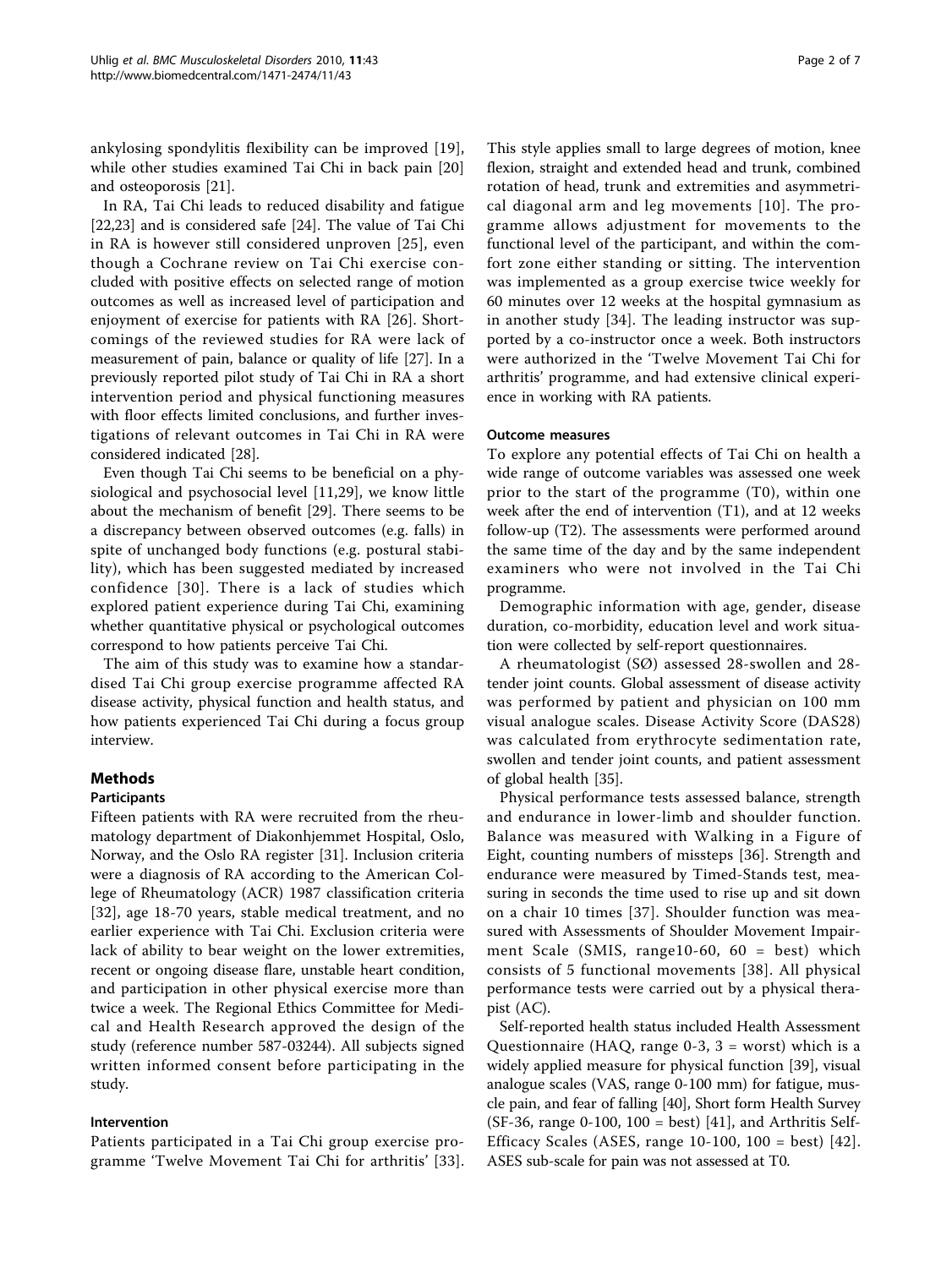#### <span id="page-2-0"></span>Focus group interview

To weeks after the Tai Chi intervention all patients were invited for a focus group interview at the hospital to gain insight into how the participants perceived Tai Chi. The focus group interview is a well established research method where the participants, guided and encouraged by a moderator, reflect upon different aspects of specific questions designed by the researchers. The participants' experiences, options and concerns relating to specific topics are explored interactively [[43,44\]](#page-6-0). One experienced moderator (ES) with knowledge of Tai Chi performed the interview lasting for one hour, applying a semi-structured interview guide (table 1). The interviewer encouraged participants to present opinions in their own words, and gave time to express differing opinions. When patients answered in general, they were encouraged them to be more specific and to give examples. For validation of statements and reflections the interviewer frequently asked "Have I understood you correctly when I hear you say...?"

#### Statistical analysis

Quantitative data were analysed using SPSS 12.0. Demographic variables were reported with median and range for continuous variables and as frequencies for categorical variables. The Wilcoxon signed rank test was used for within-group comparisons between T0-T1 and T0- T2. The level of significance was set to  $p < 0.05$  and due to the exploratory nature of the study no corrections for multiple comparisons were performed.

#### Content analysis

The qualitative data from the focus group were taperecorded, transcribed verbatim and analysed using a step-by-step process of analysis according to Kvale [\[43](#page-6-0)]. A first analysis was made separately by two researchers, both physical therapists (CF, AC). Codes were identified to describe the content of the data, and categories where created. Thereafter the researchers met to examine their set of analyses to compare categories and identify overarching themes. The categories were then

| Table 1 Interview guide used in the focus group                                                                  | Gender female/ma              |  |  |
|------------------------------------------------------------------------------------------------------------------|-------------------------------|--|--|
| How was it for you to participate in Tai Chi?                                                                    | Age (years)                   |  |  |
| Do you in any way experience that Tai Chi                                                                        | Disease duration (            |  |  |
| had influence on your health?                                                                                    | Co-morbidities $($            |  |  |
| had influence on your daily life?                                                                                | <b>Education</b>              |  |  |
| lead to anything negative?                                                                                       | $\geq$ 12 years               |  |  |
| How did you experience the group with respect to                                                                 | $<$ 12 years                  |  |  |
| relations to other group members and to group leaders?                                                           | Employment, full o<br>time    |  |  |
| structure (group size, duration of sessions)?<br>If you were to recommend Tai Chi to others, what would you say? | Disabled/retiremer<br>pension |  |  |
| Would you like to add something?                                                                                 | Values are median (           |  |  |

discussed until an agreement was reached. To ensure scientific rigour an experienced researcher (ES) validated whether the identified categories and overarching themes were in agreement with the raw data. Common traits and typical characteristics are presented in ordinary types, direct quotations in italic type.

## Results

#### Quantitative assessment

Demographic variables of the participants in the Tai Chi group and focus group sub-sample are presented in table 2. Median attendance during the intervention was 20 (range 18-24) out of 24 sessions (83%). There were two dropouts in total, one patient undergoing RA related surgery during the intervention, and one patient who did not complete follow-up assessment. Ten patients reported practicing Tai Chi between classes, and eight reported continued Tai Chi practice at followup. No injuries were reported during exercise sessions and there were no changes in anti-rheumatic medication during the intervention or at follow-up.

Disease activity and physical performance tests for all time points are given in table [3.](#page-3-0) Significant within-group improvements were found in number of swollen joints at end of intervention ( $p = 0.01$ ) and at the follow-up  $(p = 0.02)$  and also for Timed-Stands test at the end of intervention ( $p = 0.01$ ) and at the follow-up ( $p < 0.01$ ). For disease activity DAS28 improvement ( $p = 0.04$ ) was found at the end of intervention but not at follow-up. No changes were seen for the results of balance test and SMIS test.

Table [4](#page-3-0) presents health status measured at baseline, end of intervention and 12 weeks follow-up. Statistically significant improvement was only found for the SF-36 social functioning scale ( $p = 0.03$ ) between baseline and 12 weeks, but not at follow-up and neither for any other standardised self-reported variable of health status.

## Table 2 Baseline characteristics of Tai Chi participants and focus group subsample

|                                  | $(n = 13)$ | Tai Chi group Focus group subsample<br>$(n = 9)$ |
|----------------------------------|------------|--------------------------------------------------|
| Gender female/male               | 11/2       | 8/1                                              |
| Age (years)                      | 57 (33-70) | 57 (40-70)                                       |
| Disease duration (years)         | $6(1-45)$  | $6(1-45)$                                        |
| Co-morbidities $( \geq 1)$       | 6          | 4                                                |
| <b>Education</b>                 |            |                                                  |
| $\geq$ 12 years                  | 10         | 8                                                |
| $<$ 12 years                     | 3          | 1                                                |
| Employment, full or part<br>time | 8          | 6                                                |
| Disabled/retirement<br>pension   | 5          | 3                                                |

(range) or number.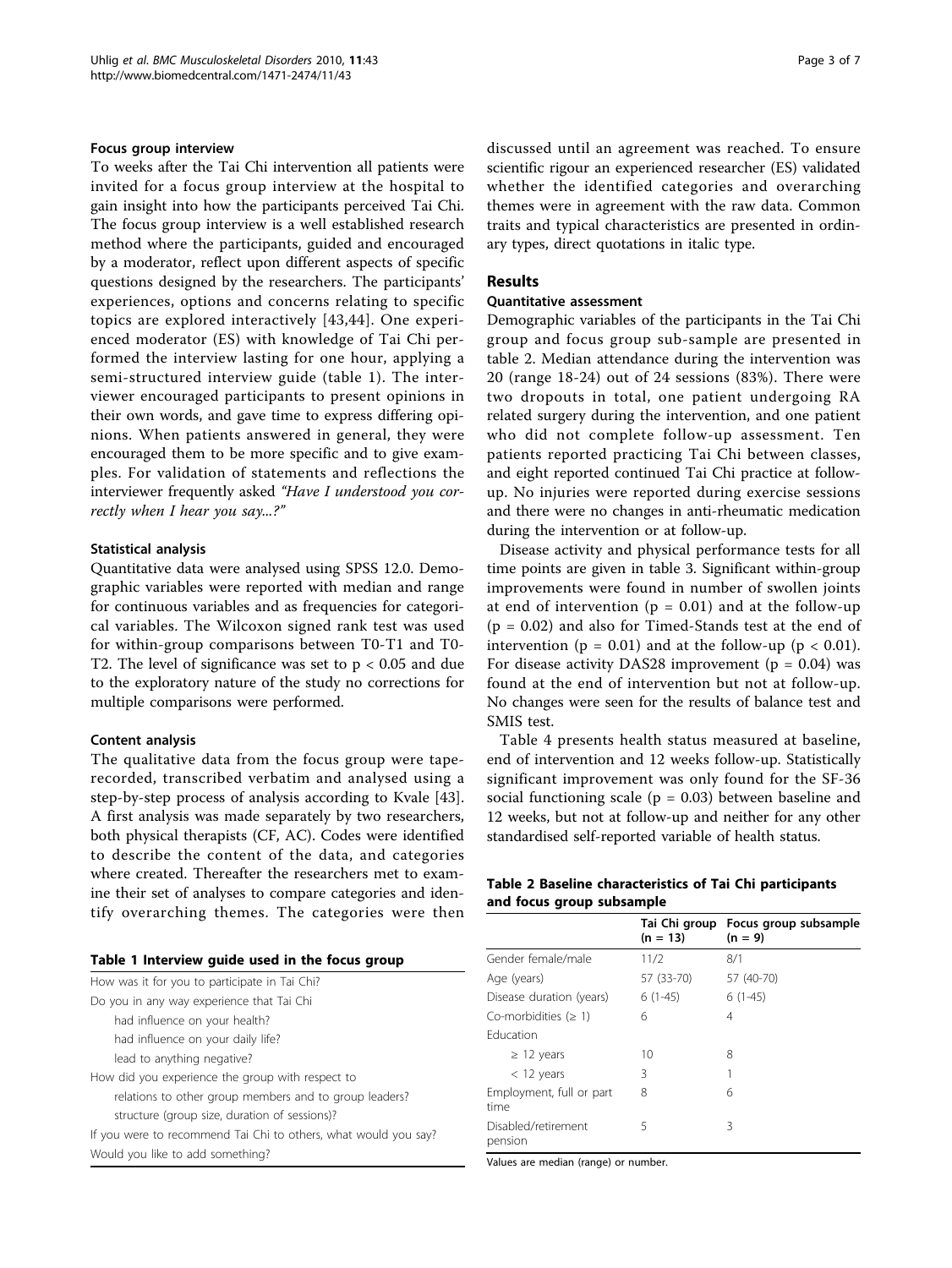|                                       | T0             | T1               | p-value (T0-T1) | T <sub>2</sub> | p-value (T0-T2) |
|---------------------------------------|----------------|------------------|-----------------|----------------|-----------------|
| Disease activity                      |                |                  |                 |                |                 |
| DAS <sub>28</sub>                     | $4.7(2.2-6.7)$ | $4.1(1.1 - 6.0)$ | 0.04            | $4.7(0.8-6.5)$ | 0.24            |
| No. swollen joints (0-28)             | $11(2 - 20)$   | $7(0 - 17)$      | 0.01            | $5(0 - 14)$    | 0.02            |
| No. tender joints (0-28)              | $8(1 - 29)$    | $4(0 - 22)$      | 0.22            | $9(0 - 20)$    | 0.40            |
| Patient global assessment (0-100)     | $31(1 - 51)$   | $21(1 - 45)$     | 0.67            | $43(6 - 61)$   | 0.39            |
| Doctor global assessment (0-100)      | $32(19 - 72)$  | $26(3 - 57)$     | 0.08            | $34(0 - 55)$   | 0.42            |
| Physical performance test             |                |                  |                 |                |                 |
| Figure-of-Eight balance               | $2.5(0 - 12)$  | $4(0-11)$        | 0.24            | $2.5(0 - 10)$  | 0.88            |
| Timed-Stands Test (sec)               | $23(13 - 34)$  | $15(10 - 26)$    | 0.01            | $16(10 - 28)$  | < 0.01          |
| Shoulder Movement Impact Scale (0-60) | $59(46 - 60)$  | $59(46-60)$      | 0.10            | 59 $(41 - 60)$ | 0.08            |
| Pain during SMIS (0-100)              | $8(0 - 34)$    | $4(0 - 22)$      | 0.06            | $10(0 - 19)$   | 0.70            |

<span id="page-3-0"></span>Table 3 Disease activity and physical performance tests measured at baseline (T0), end of intervention (T1), and 12 weeks follow-up  $(T2)$  (n = 13)

Values are median (range)

|                         | T <sub>0</sub>  | T1              | p-value (T0-T1) | T <sub>2</sub> | p-value (T0-T2) |
|-------------------------|-----------------|-----------------|-----------------|----------------|-----------------|
| $HAQ$ (0-3)             | $0.5(0.0-1.5)$  | $0.5(0.0-1.2)$  | 0.72            | $0.5(0.0-1.5)$ | 0.34            |
| Fatigue (0-100)         | $27(5 - 89)$    | $28(3 - 81)$    | 0.55            | $25(6 - 74)$   | 0.70            |
| Muscle pain (0-100)     | $30(1 - 60)$    | $25(2 - 69)$    | 0.92            | $23(2 - 61)$   | 0.88            |
| Fear of falling (0-100) | $14(0 - 76)$    | $21(2 - 71)$    | 0.75            | 33 (10-95)     | 0.13            |
| SF-36 (0-100)           |                 |                 |                 |                |                 |
| Vitality                | $45(15 - 80)$   | $55(35 - 70)$   | 0.26            | $50(25 - 70)$  | 0.59            |
| Pain                    | $51(0 - 84)$    | $62(41 - 84)$   | 0.05            | $42(22 - 100)$ | 0.17            |
| General health          | $52(35 - 82)$   | $50(32 - 87)$   | 0.96            | $47(35 - 97)$  | 0.92            |
| Mental health           | $80(40 - 92)$   | 76 (36 - 92)    | 0.68            | 76 (56 - 92)   | 0.59            |
| Physical functioning    | 75 (25 - 95)    | $70(30 - 95)$   | 0.72            | 75 (25 - 95)   | 0.91            |
| Social functioning      | 75 (12 - 100)   | 75 (25 - 100)   | 0.03            | $62(12 - 100)$ | 0.22            |
| Role emotional          | $100 (0 - 100)$ | $100(33 - 100)$ | 0.23            | $67(0 - 100)$  | 0.86            |
| Role physical           | $50(0 - 100)$   | $75(0 - 100)$   | 0.19            | $25(0 - 100)$  | 0.91            |
| Self-efficacy (10-100)  |                 |                 |                 |                |                 |
| Pain                    | <b>NA</b>       | 70 (18 - 100)   | NA.             | $62(18 - 86)$  | $0.45*$         |
| Function                | 89 (54 - 100)   | 88 (28 - 99)    | 0.40            | $90(61 - 100)$ | 0.22            |
| Symptoms                | 75 (35 - 90)    | 75 (42 - 100)   | 0.45            | 78 (57-97)     | 0.13            |

Values are median (range).

\*T1 versus T2

NA = not assessed

HAQ = Health Assessment Questionnaire

SF-36 = Short Form Health Survey 36

#### Focus group interview

Nine of the 13 patients completing follow-up attended the focus group interview (table [2\)](#page-2-0). Analyses identified six overarching themes: experienced effects of Tai Chi exercise, daily usefulness Tai Chi, desire for further Tai Chi practice, the group process, instructors, and practical implementation.

#### Experienced effects of Tai Chi exercise

Patients expressed positive effects experienced during Tai Chi, reporting less pain in shoulders, knees, ankles, and headache, and improved peripheral blood circulation, posture, balance, coordination and vitality.

"When I started with Tai Chi my shoulders where very bad and now they are fine"

[Female, 70 years].

"After the Tai Chi class I was full of energy and ready to face my life" [Female, 59 years].

The patients experienced an increased body awareness related to breathing, difficult movements and generally more contact with their body. They also described an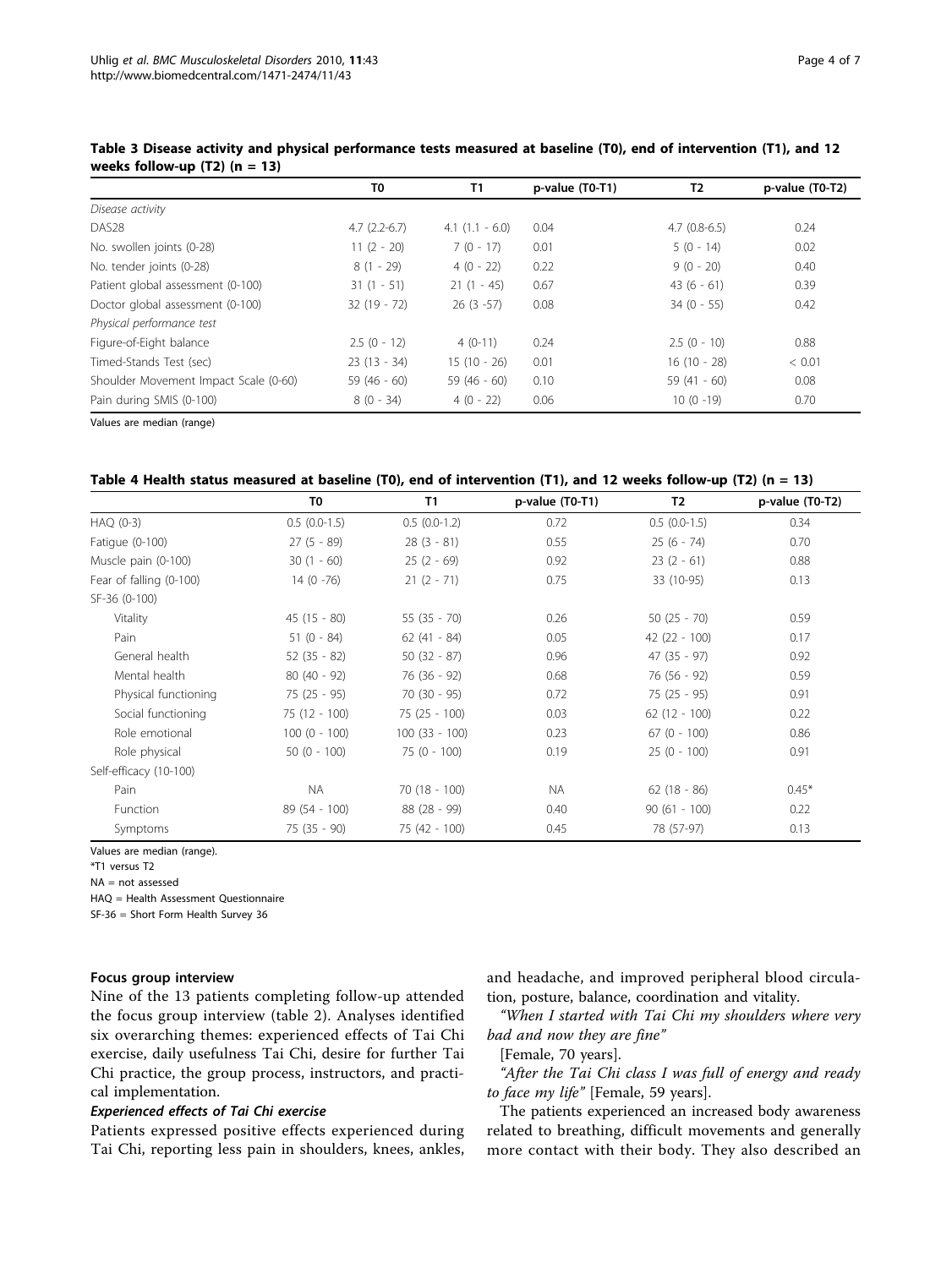increased relaxation of body and mind while doing Tai Chi.

"The relaxation I experienced while doing Tai Chi, is both physical and mental" [Female, 57 years].

One patient reported increased pain at the start of the intervention, followed by a reduction to a lower level than before participation.

#### Daily usefulness of Tai Chi

Patients expressed improvement in walking by being able to walk longer, faster and with a better balance, stability, coordination and less pain.

"After I started with Tai Chi I'm able to use my joints without so much pain or without an increase of the pain after walking" [Female, 65 years].

The patients described benefits also for other physical activities. They also expressed more confidence in difficult movements, by experiencing an increased mental awareness.

"Due to increased awareness I can take a deep breath and be more present in a difficult movement, like picking up something from the floor, this makes the movement easier" [Female, 45 years].

"I'm now walking much more and dare to use my knees" [Female, 40 years]

Some used Tai Chi as a method for stress reduction both at home and at work.

"I stop in rather stressful situations at the office and do Tai Chi which helps me to become more relaxed" [Female, 56 years].

#### Desire for future Tai Chi exercise

Tai Chi was experienced as a suitable form of exercise in RA worth while to continue practicing.

"There is no doubt that we wish to continue with Tai Chi" [Male, 60 years].

# The group process, instructors and practical

implementation

The effect of participating in a group contributed to well being and encouraged doing physical exercises regularly.

"It was very positive to be able to participate in a physical exercise group and still feel well" [Female, 57 years].

Competence with the instructors in Tai Chi, didactic skills and adjustment to the level of group members were important.

"I felt that the leader had good theoretical knowledge, and was able to convey it in a practical way, so I felt that Tai Chi is working for me<sup>\*\*</sup> [Female, 65 years].

The patients had a positive experience of learning the basics of the different movements before learning the details. It was valuable to start every class by repeating the training from the previous session.

"For me it was right to start learning the basic of the movements, before you start working with details" [Female, 48 years].

The use of Tai Chi music helped getting into the mood for exercise, and made it easier to combine breathing with movements.

## **Discussion**

In this study we chose a broad and explorative approach to study how Tai Chi could affect body functions, health outcomes and how patients with RA experienced Tai Chi. We found that participating in a 12-week Tai Chi group programme improved lower-limb muscle strength and endurance as well as swollen joints at 12 weeks follow-up after the programme. These quantitative physical improvements were reflected by results from the focus group, thus increasing the validity of the findings. Qualitative analyses also identified themes such as desire for further Tai Chi practice, and practical implementation which indicate that Tai Chi can be implemented into daily life of individuals with RA.

Muscle strength and endurance are important aspects of physical functioning for patients with RA. Observed improvement in muscle function of the lower limbs as measured by the Timed-Stands test in this study is supported by patient experience of improved walking ability and more confidence while moving. In patients with RA, Timed-Stands test is highly influenced by disease related factors which affect lower-limb function, such as pain, tender joints, inflammation and weakness [[37](#page-6-0)]. In our study contributing factors to improvement could be increased strength due to exercising with bended knees and pain reduction, as the participants described increased stability and reduced pain in knee and ankle joints.

In a systematic review, no statistically significant difference between a Tai Chi group and a control group regarding number of swollen joints was reported [[26](#page-6-0)]. Disease activity in this study was not improved even though swollen joints are integrated into calculation of DAS28. Taken together with potential of bias in our single sample study and with lack of similar results in the qualitative approach we find no convincing evidence that that Tai Chi should decrease disease activity in RA, consistent with our clinical understanding of RA [[45](#page-6-0)].

In other reports Tai Chi has lead to reduced pain in patient with osteoarthritis [\[17,18\]](#page-6-0), but not in RA [[22](#page-6-0),[24](#page-6-0)]. In the focus group interview in our study patients reported reduced pain in joints and more vitality, but consistent pain improvement or improvement in other health status measures was not found in the quantitative assessments. Thus, patient experience in our study and popularity of Tai Chi in general indicate positive health effects which are not necessarily picked up by current instruments.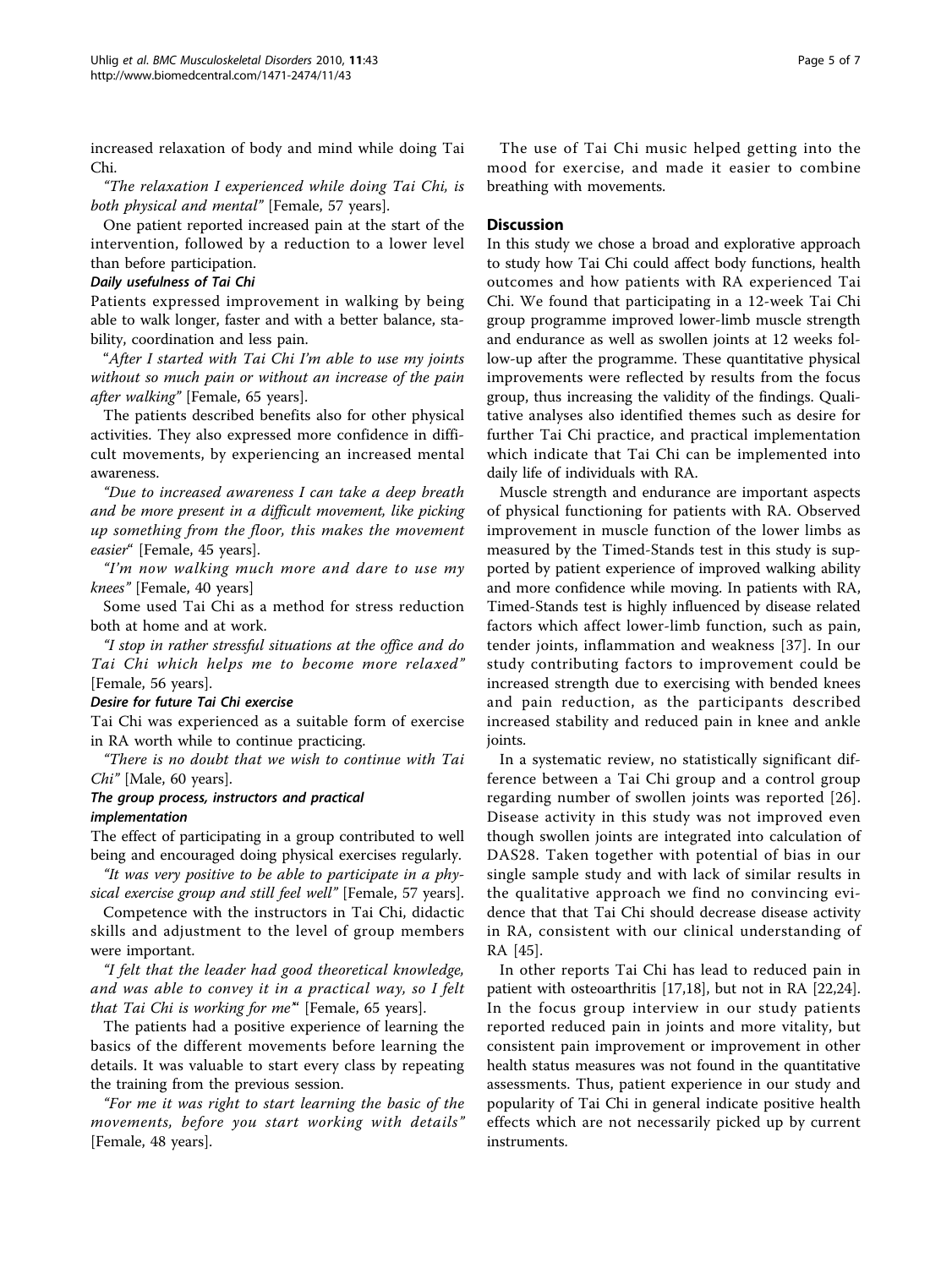<span id="page-5-0"></span>The value of regular physical activity is well documented, both in the management of RA and for secondary disease prevention [\[4,5](#page-6-0),[46,47\]](#page-6-0). Patients with RA are less physically active than the general population. Physical activity for them needs to be sustainable and enjoyable [[48\]](#page-6-0). Results from the focus group interview suggest that participating in Tai Chi group exercise contributed to increased confidence in moving and group members supported each other to be physically active and enhanced enjoyment during exercise. Given good compliance, lack of injuries, experience of enhanced physical activity as well as continued practice of Tai Chi during the follow-up indicate that patients with RA increase their level of physical activity when practicing Tai Chi.

Our approach with qualitative research identified additional areas of health benefit not observed in the quantitative assessments. One reason for this might be that two of the physical performance test, SMIS and Walking in a Figure-of-Eight, showed a considerable floor effect. Effects of Tai Chi on stress reduction [\[11](#page-6-0)] and improved balance [[13,17](#page-6-0)] have been demonstrated in other studies, but not in patients with RA. It is a conundrum that Tai Chi exercise may have benefits that are not reflected by functional assessment, for example reduced falls in the light of unchanged postural stability [[30](#page-6-0)]. Such findings lead to a hypothesis that psychosocial factors (e.g. increased confidence) may alter an outcome. In that light our findings of increased confidence in moving and body awareness are supportive, but have otherwise to our knowledge not been addressed before. Further research needs to be done on Tai Chi to validate the results found in this study and, in particular, to study in patients with musculoskeletal disease body control in movement, muscle strength and endurance, as well as aspects of body awareness.

A major limitation in this pilot study is the exploratory single group design with a small number of subjects and the lack of a control group, which make it possible that other factors than the nature of the intervention itself could explain observed changes in outcomes. This was as expected and the constitution of the group was heterogeneous, enhancing exploration of Tai Chi, but also limiting the ability to discover any clear conclusions on the studied phenomenon. Strengths of the study were recruitment of participants from a rheumatology out patient department among correctly classified patients under medical attention for their disease, independent examiners who performed all assessments, an experienced interviewer for the focus group, and competence in analysing quantitative outcomes. Further, to enable thorough exploration, we applied a wide range of measures for assessment of disease activity, performance and health status.

In this study both quantitative and qualitative research methods indicated positive physical health effects of Tai Chi. Psychosocial health effects were most consistently seen in the qualitative analyses. Further research on psychosocial factors with focus on patient experience and patient perspective [[49\]](#page-6-0) will contribute to a broader understanding of Tai Chi.

## Conclusions

In the present study quantitative and qualitative research indicates improved health outcome of Tai Chi mainly related to muscle strength and endurance. The focus group interview indicated additional categories important in Tai Chi which point to the importance of psychosocial factors not identified by standard assessment of patients. The combination of both quantitative and qualitative research methods in this study allowed for a broader understanding of health effects exerted by Tai Chi exercise.

#### Acknowledgements

This study was funded by the National Resource Center for Rehabilitation in Rheumatology, Department of Rheumatology, Diakonhjemmet Hospital, Oslo, Norway. The authors thank all patients and co-instructor Kajal Raj for participating in the study. All authors read and approved the final manuscript.

#### Author details

<sup>1</sup>National Resource Center for Rehabilitation in Rheumatology Diakonhjemmet Hospital, Oslo, Norway. <sup>2</sup>Department of Rheumatology Diakonhjemmet Hospital, Oslo, Norway.

#### Authors' contributions

TU and CF initiated the study, design was undertaken by TU, CF and ES. Funding was supplied by the institution. CF managed the project, CF and TU undertook the recruitment and treatment. Assessments were performed by SØ, AC and ES. CF and TU undertook statistical analysis. CF and TU wrote the draft manuscript. SØ, ES, and AC revised the manuscript and with CF, and TU gave approval of the final version submitted. TU takes responsibility for the accuracy and honesty of the report and for the ethical aspects of the study.

#### Competing interests

The authors declare that they have no competing interests.

Received: 18 September 2009 Accepted: 5 March 2010 Published: 5 March 2010

#### References

- Uhlig T, Smedstad LM, Vaglum P, Moum T, Gerard N, Kvien TK: [The course](http://www.ncbi.nlm.nih.gov/pubmed/10908691?dopt=Abstract) [of rheumatoid arthritis and predictors of psychological, physical and](http://www.ncbi.nlm.nih.gov/pubmed/10908691?dopt=Abstract) [radiographic outcome after 5 years of follow-up.](http://www.ncbi.nlm.nih.gov/pubmed/10908691?dopt=Abstract) Rheumatology (Oxford) 2000, 39:732-741.
- 2. Hakkinen A, Pakarinen A, Hannonen P, Kautiainen H, Nyman K, Kraemer WJ, Hakkinen K: [Effects of prolonged combined strength and endurance](http://www.ncbi.nlm.nih.gov/pubmed/16095120?dopt=Abstract) [training on physical fitness, body composition and serum hormones in](http://www.ncbi.nlm.nih.gov/pubmed/16095120?dopt=Abstract) [women with rheumatoid arthritis and in healthy controls.](http://www.ncbi.nlm.nih.gov/pubmed/16095120?dopt=Abstract) Clin Exp Rheumatol 2005, 23:505-512.
- de Jong Z, Munneke M, Zwinderman AH, Kroon HM, Jansen A, Ronday KH, van Schaardenburg D, Dijkmans BA, Ende Van den CH, Breedveld FC, et al: [Is a long-term high-intensity exercise program effective and safe in](http://www.ncbi.nlm.nih.gov/pubmed/13130460?dopt=Abstract) [patients with rheumatoid arthritis? Results of a randomized controlled](http://www.ncbi.nlm.nih.gov/pubmed/13130460?dopt=Abstract) [trial.](http://www.ncbi.nlm.nih.gov/pubmed/13130460?dopt=Abstract) Arthritis Rheum 2003, 48:2415-2424.